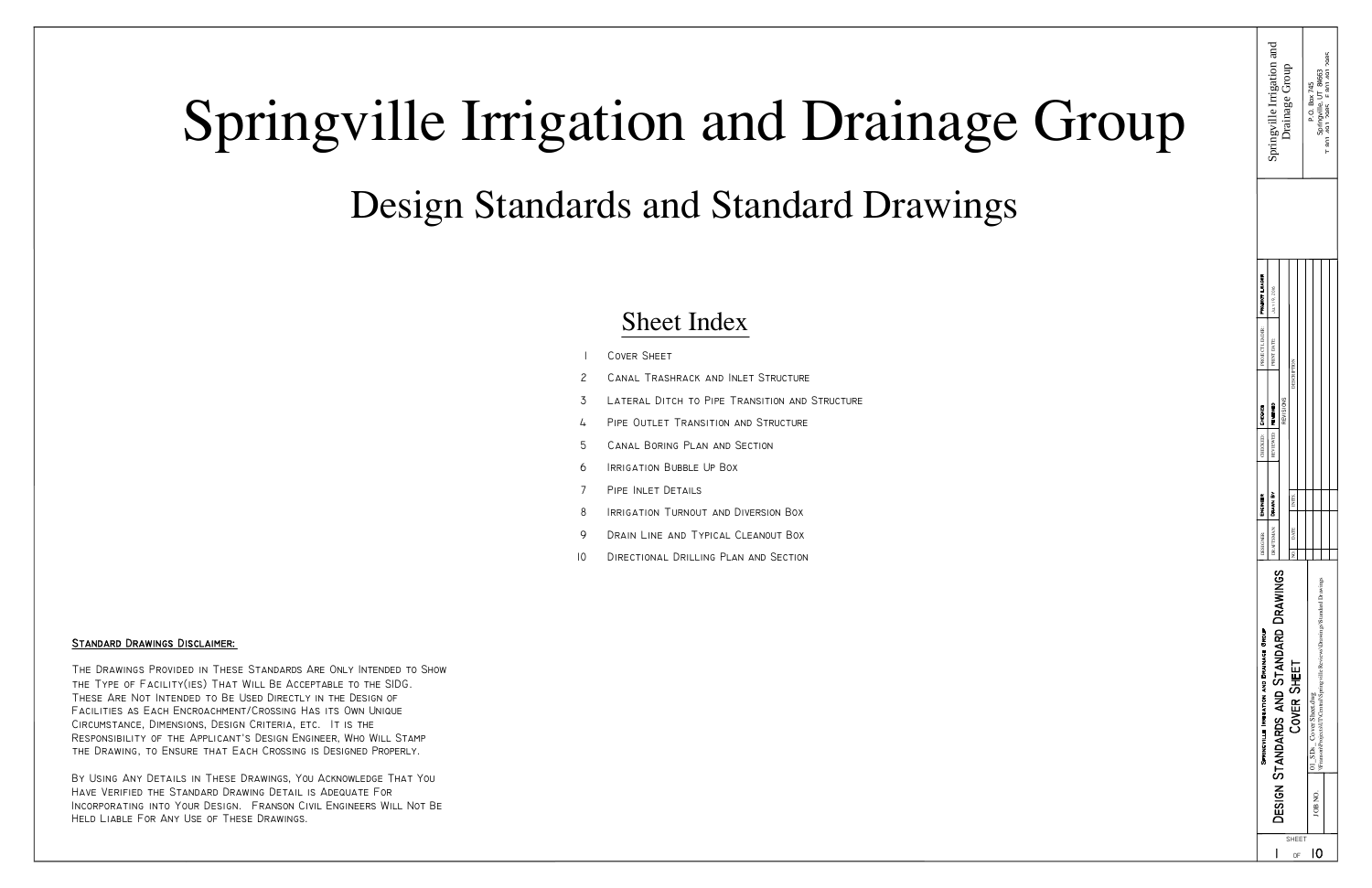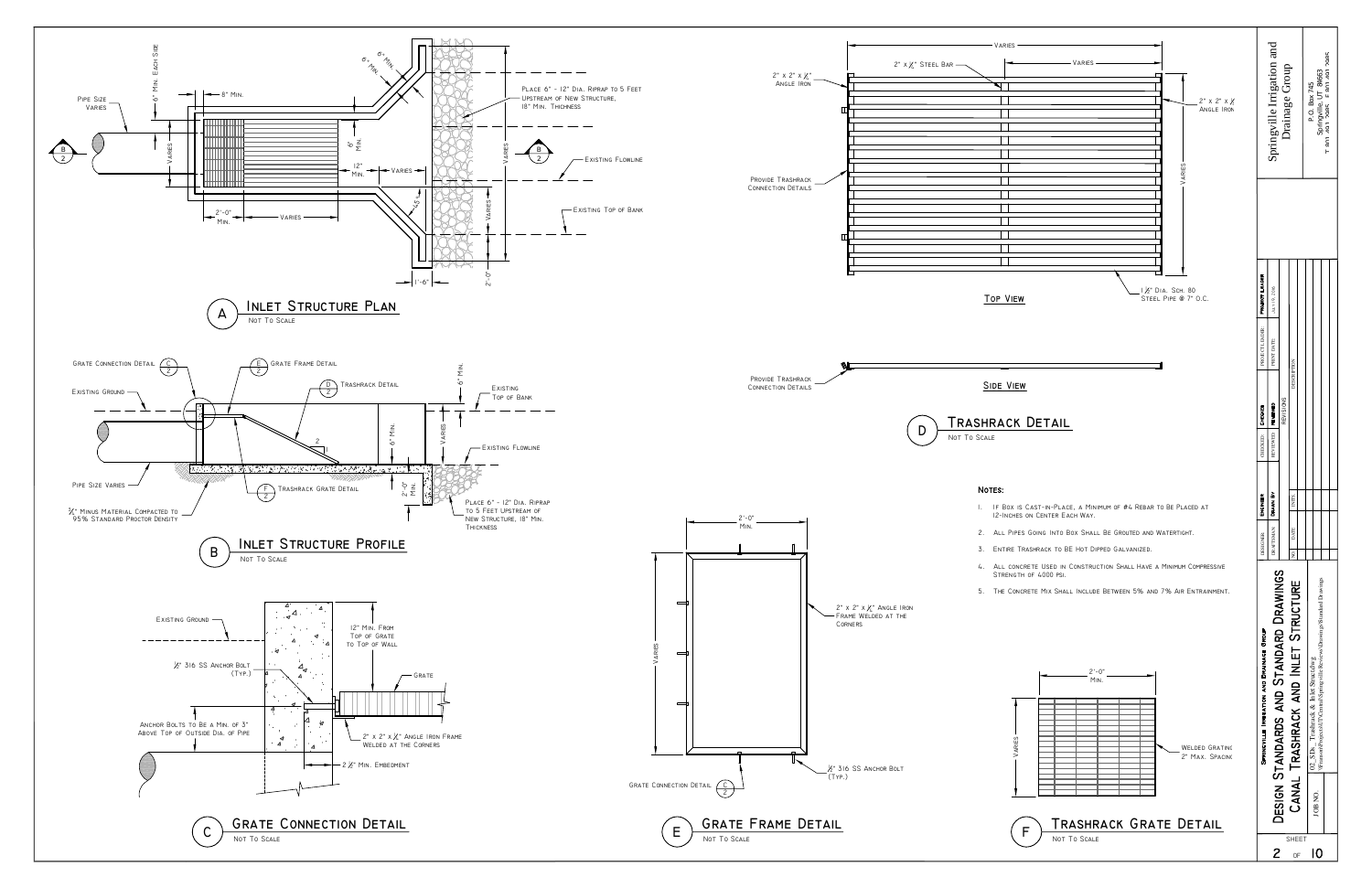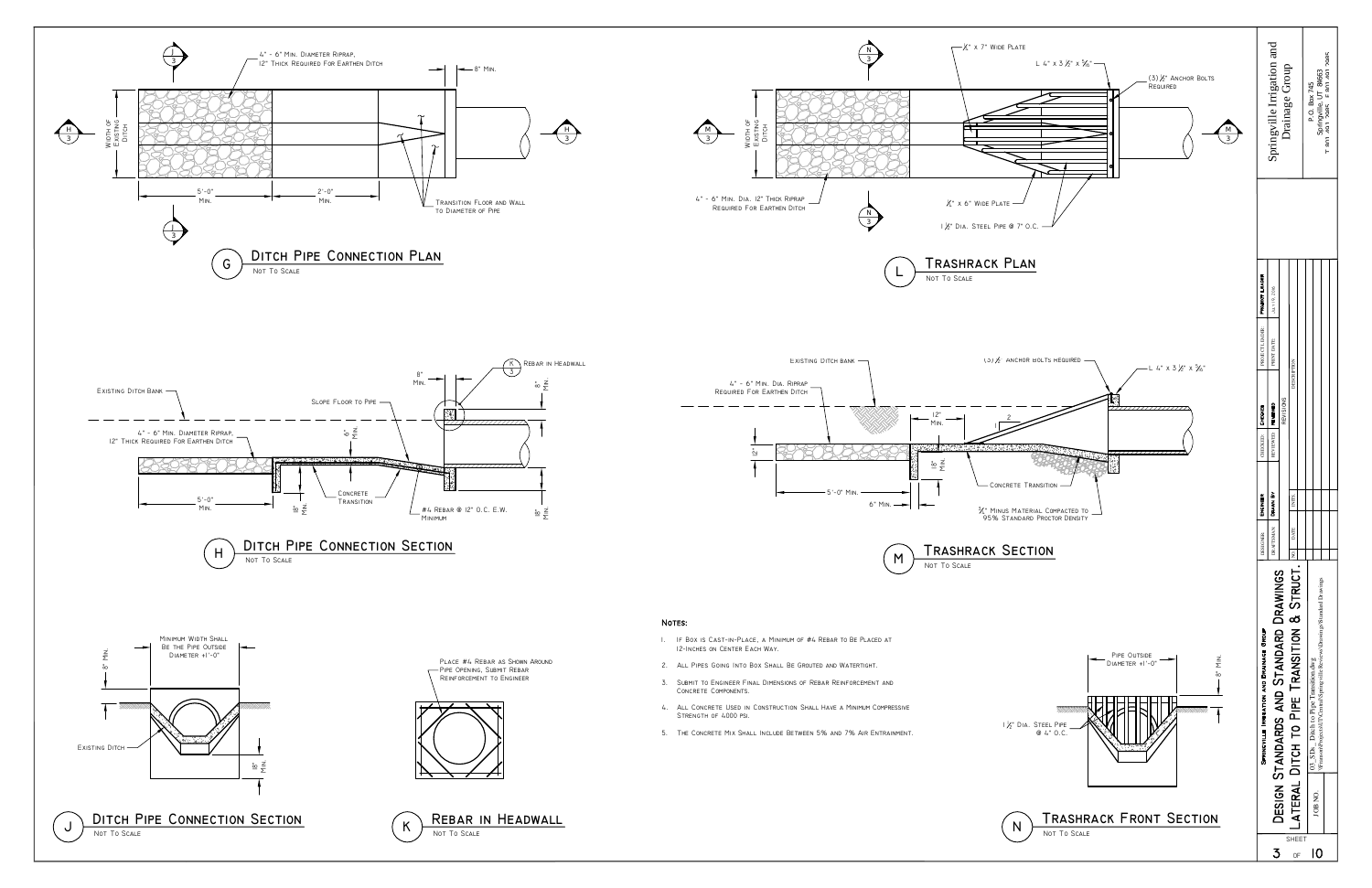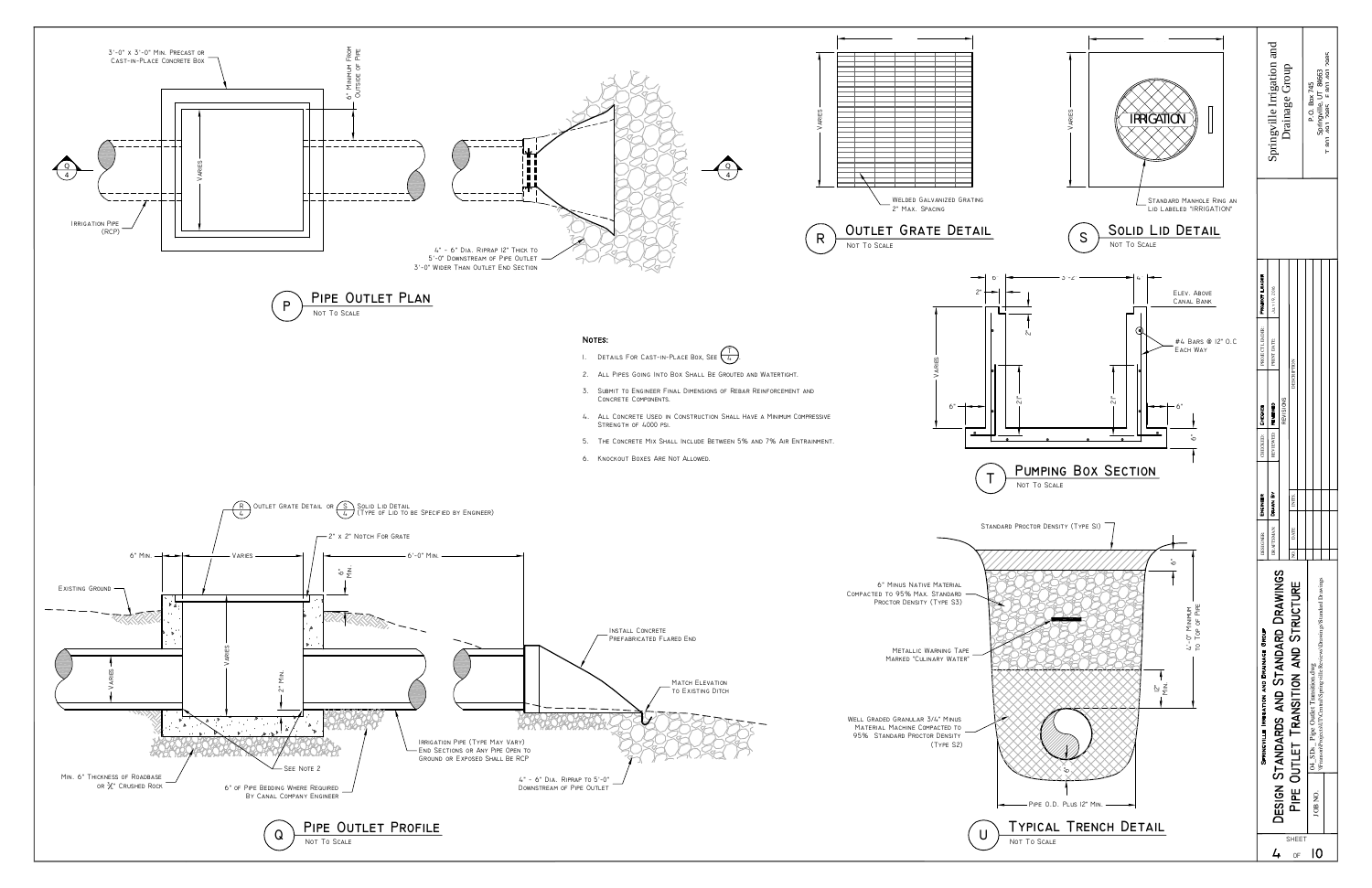



| TABLE I         |
|-----------------|
| CASING DIAMETER |

| TER<br>ES) | <b>WALL THICKNESS</b><br>(INCHES) |
|------------|-----------------------------------|
|            | 0.188                             |
| 16         | 0.312                             |
|            | 0.312                             |
| 22         | 0.375                             |
| 26         | 0.438                             |
| 32         | 0.500                             |
| 36         | 0.562                             |
| 42         | 0.562                             |

1. Bore Pit Compaction to Be 95% Standard Proctor Density.

- 2. Trench Plugs Are to Be Placed in Locations Shown on Both Sides For Width of Trench and 12 Inches Above and Below Casing Pipes and a Thickness of 24 Inches. Plugs Shall Be a 10% Bentonite and 90% Clay Mixture.
- 3. Contractor Should Note Canals Are Sometimes Used For storm Drain and Will Collect Storm Water During and Following Rain, Snow, or Other Event Resulting in Water Being Discharged in the Storm Drain System.
- 4. Waterline Pipe Inside of Casing Shall Have Restraining Joints.
- 5. Thrust Blocks are Required on All Bends For DIP, PVC, or PIP Waterlines.
- 6. Casing Must Be a Minimum of 2 Inches Below the Invert of the Existing Canal Box Culvert or 4 Inches Below Earthen or Canal Bottom.
- 7. Bore Pits Must Be Completely Placed Outside of the Canal Right−of−Way.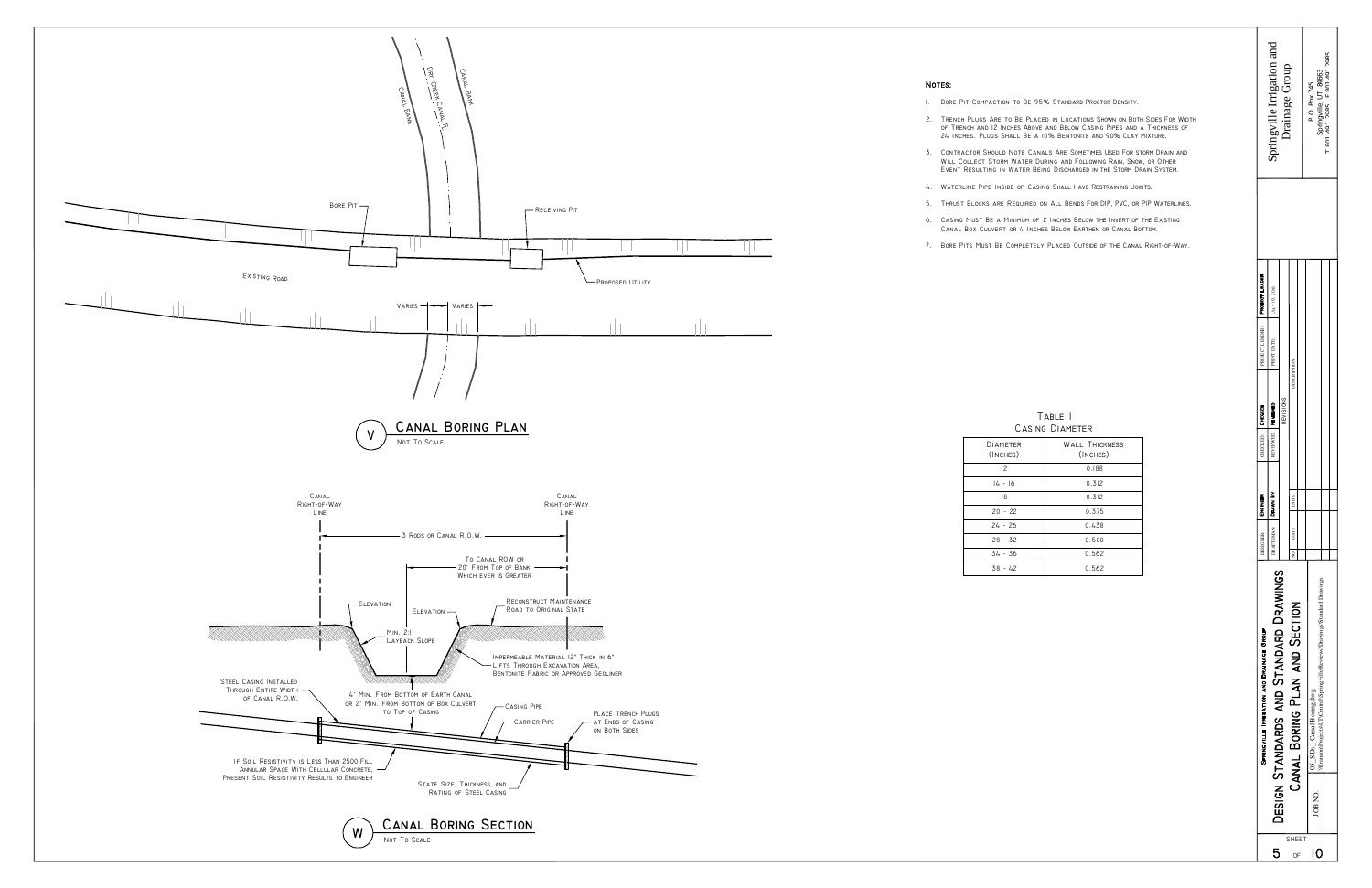$6$  of 10 SHEET

DESI



## **Z** BUBBLE UP TURNOUT BOX SECTION

#### NOTES:

JOB NO.









- 1. If Box is Cast−in−Place, Minimum of #4 Rebar to Be Placed @ 12 Inches On Center, Each Way.
- 2. For Details For Cast−in−Place Box See  $\begin{pmatrix} \top \\ 4 \end{pmatrix}$
- 3. All Pipes Into Box Shall Be Grouted and Watertight.
- 4. Submit to Engineer Final Dimensions of Rebar Reinforcement and Concrete Components.
- 5. For Minimum Pipe Slopes For Pipe Under Roadway, See Table 1 on Sheet 6.
- 6. Boxes May Be Precast or Cast−in−Place. Boxes Shall Have a Minimum Interior Width and Length of 3 Feet With #4 Rebar @ 12 Inches On Center. Boxes Must Be Submitted For Review.
- 7. Knockout Boxes Are Not Allowed.
- 8. Irrigation Boxes Shall Not Be Placed in Roadway.
- 9. All Pipe Placed in Roadway Must Be Class III RCP.
- 10. ALL CONCRETE USED IN CONSTRUCTION SHALL HAVE A MINIMUM COMPRESSIVE STRENGTH OF 4000 PSI
- 11. The Concrete Mix Shall Include Between 5% and 7% Air Entrainment.

|                 | MINIMUM PIPE SLOPES |               |
|-----------------|---------------------|---------------|
| PIPE DRAIN SIZE | MIN. SLOPE, FT/FT   | MIN. SLOPE, % |
| 12"             | 0.002               | .2%           |
| 15"             | 0.0015              | .15%          |
| 18"             | 0.0012              | .12%          |
| 24"             | 0.0008              | .08%          |
| 30"             | 0.00058             | .058%         |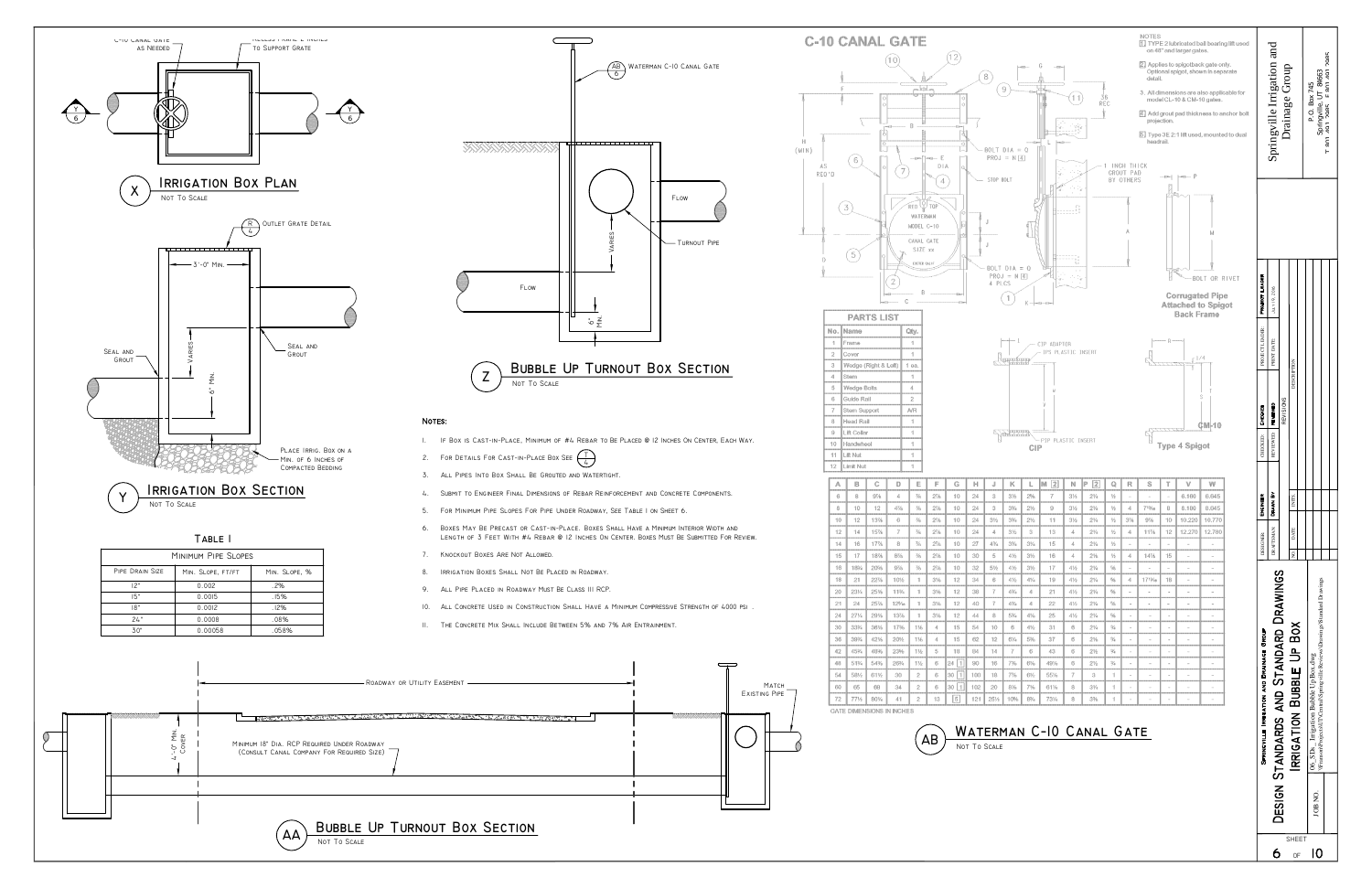

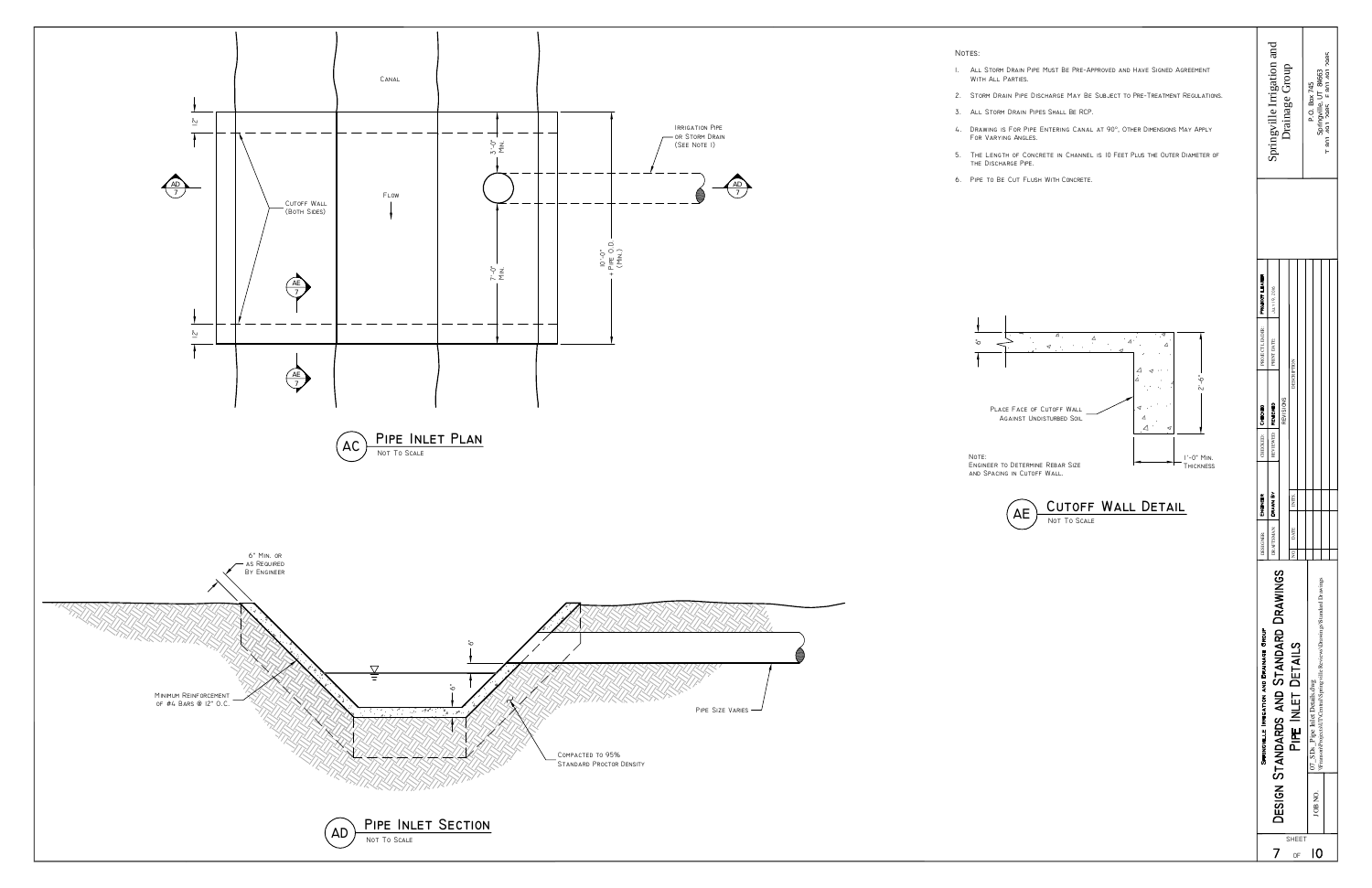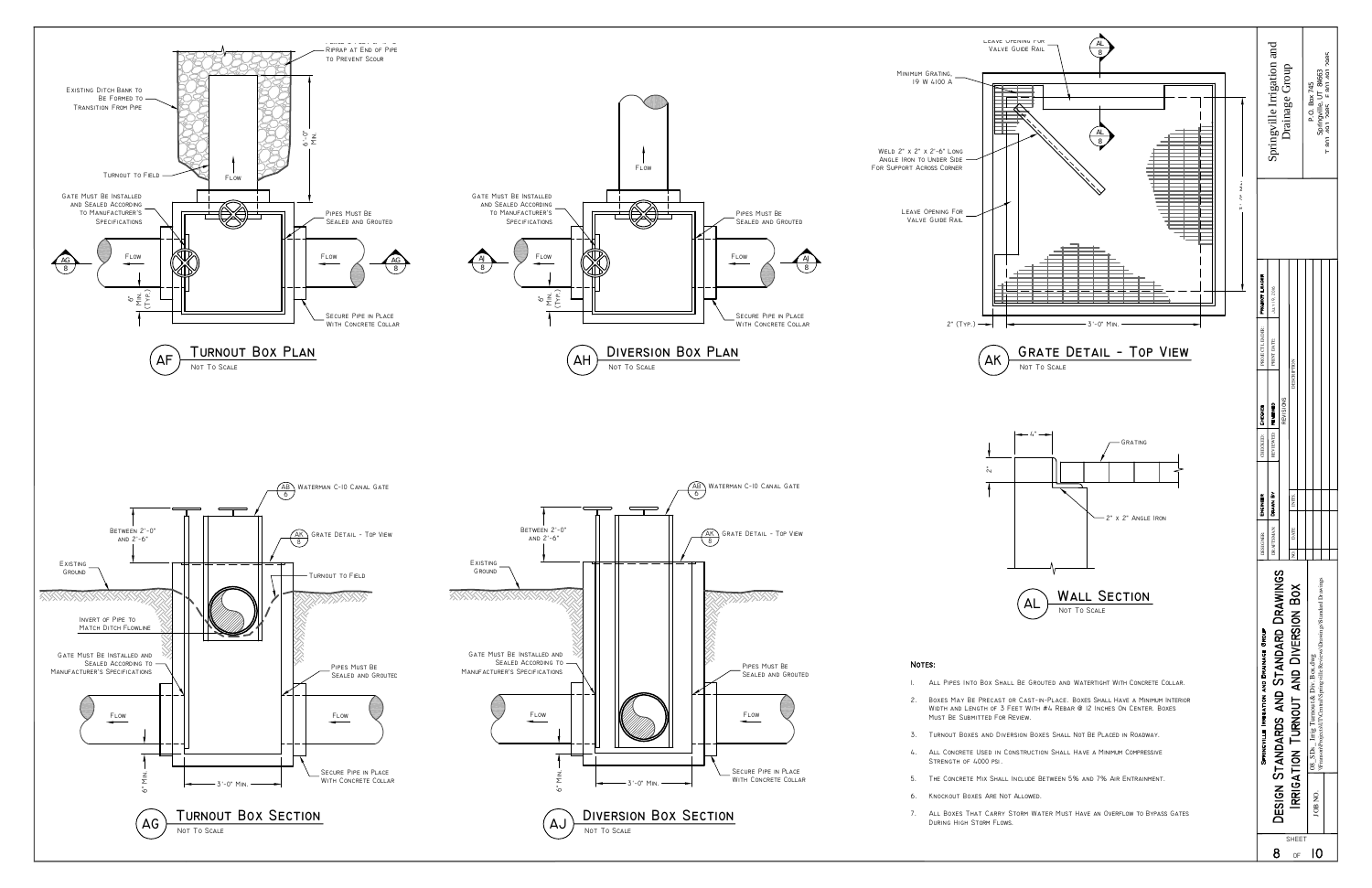